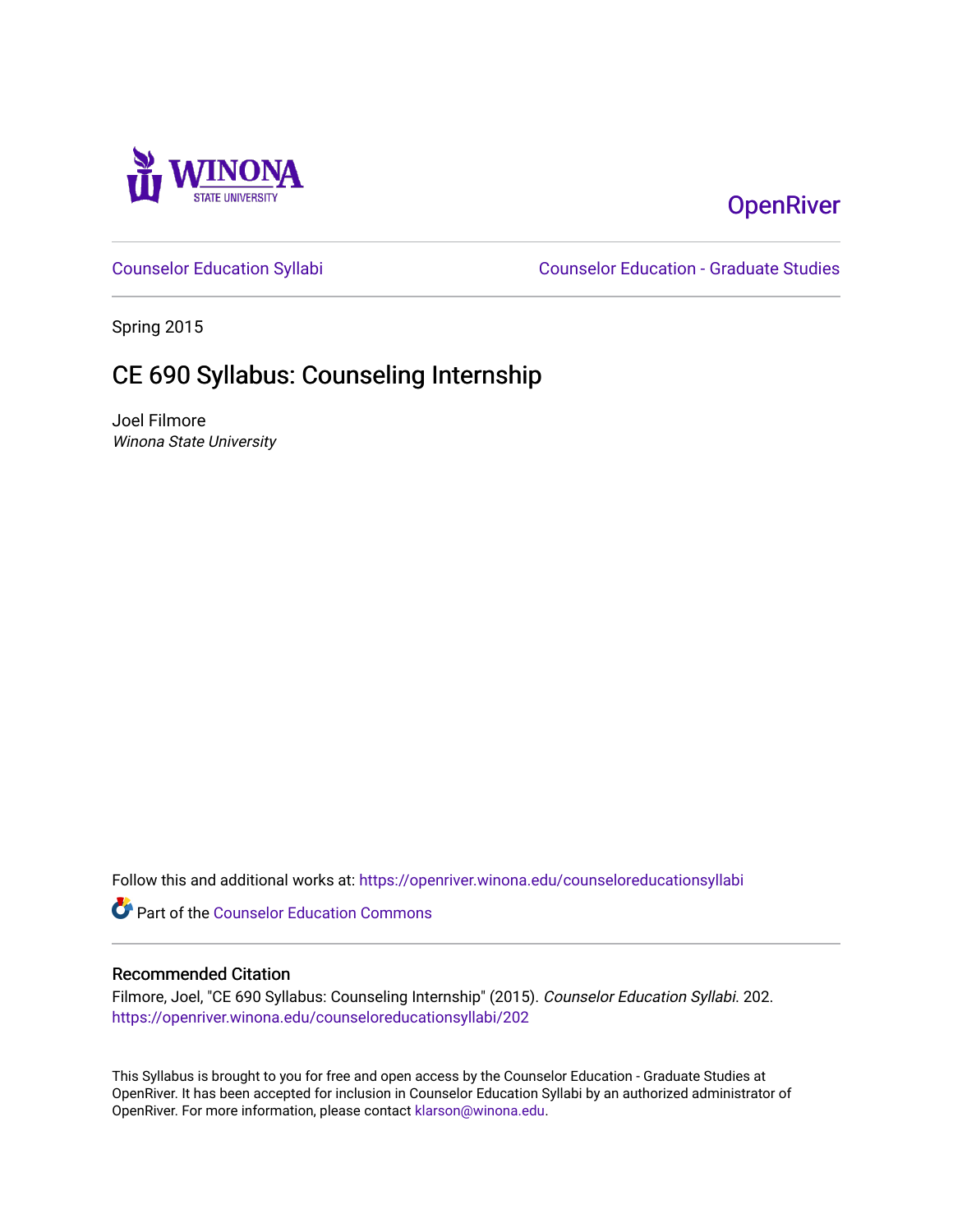#### **Winona State University Department of Counselor Education CE690: Counseling Internship Spring 2015**

**Title:** Assistant Professor: Joel Filmore, EDD, LPCC (MN), LCPC (IL) **Office Location:**GI 116A **Phone:**507.457.2466 **E-mail:** [jfilmore@winona.edu](mailto:jfilmore@winona.edu) **Office Hours:** M-T; 12-5pm; or by appt.

**Course Location:**GI 326 **Course Dates, Times, Delivery:**Tuesdays; 5p-8p

#### **Course Description:**

This course provides a practical, field-based experience (minimum of 600 hours, at least 240 of which are direct service) in a school or community setting. This experience may be arranged with supervision coordinated through the CE Internship Coordinator and an on-site supervisor. A total of six (6) credits of internship work must be completed. Prerequisite: CE 680 – Counseling Practicum, with a letter grade of B or better. Grade only.

#### **Required Texts and/or Materials:**

*No text. Readings for the semester are on D2L under 'Content'.*

#### **Course Objectives:**

This course provides practical experience in school and community counseling for graduate students. Personal development and growth, consultation, ethical practice, and assessment are also important components. Upon completion of this internship, the student will:

- Be able to critique his/her own skills and development
- Be able to give and receive feedback in a professional manner
- Apply counseling skills and interventions from a variety of counseling perspectives
- Apply intervention skills with different populations, such as special needs and culturally diverse populations Practice sound professional ethics Practice sound professional ethics
- Demonstrate a knowledge of professional ethical codes and their application in a variety of cases
- Apply consultation models and serve as a consultant in various situations, making appropriate referrals
- Interpret assessments in the counseling process as needed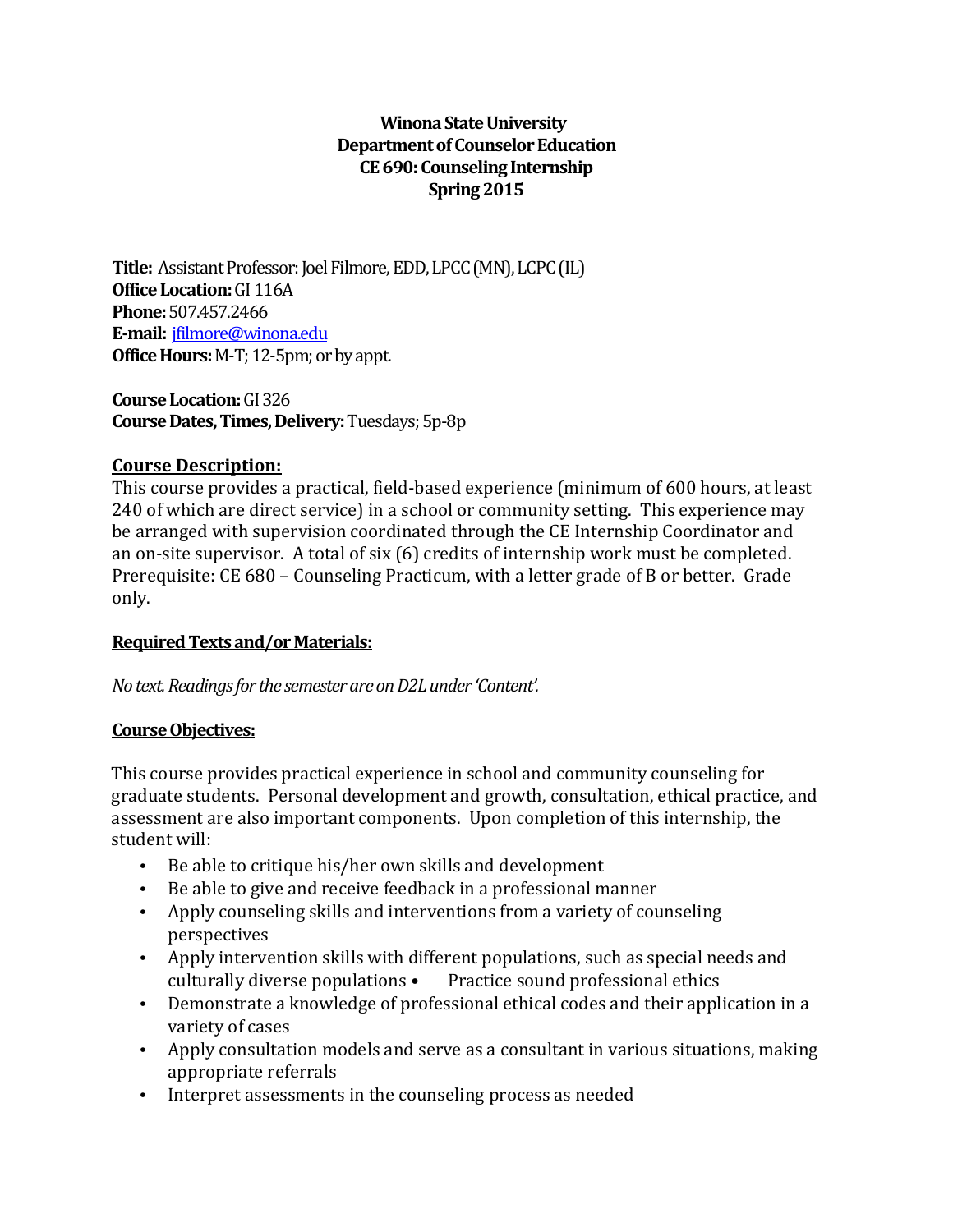- Be able to maintain case notes and summaries of the counseling process and client(s) change (as applicable)
- Develop an effective personal counseling style

**Council for Accreditation of Counseling and Related Educational Programs (CACREP) Related Standards:**(include CACREP objectives for CMHC and SC as appropriate)

### *Mental Health Counseling:*

### SECTION II-G

- 1. PROFESSIONAL ORIENTATION AND ETHICAL PRACTICE—studies that provide an understanding of all of the following aspects of professional functioning:
	- d. self-care strategies appropriate to the counselor role
	- j. ethical standards of professional organizations and credentialing bodies, and applications of ethical and legal considerations in professional counseling
- 2. SOCIAL AND CULTURAL DIVERSITY
	- f. Counselors' roles in eliminating biases, prejudices, and processes of intentional and unintentional oppression and discrimination
- 5. HELPING RELATIONSHIPS
	- c. Essential interviewing and counseling skills

## SECTION III

## COUNSELING, PREVENTION, AND INTERVENTION

D. Skills and Practices

- 1. Uses the principles and practices of diagnosis, treatment, referral and prevention of mental and emotional disorders to initiate, maintain, and terminate counseling
- 4. Applies effective strategies to promote client understanding of access to a variety of community resources
- 5. Demonstrates appropriate use of culturally responsive individual, couple, family, group and systems modalities for initiating, maintaining and termination of counseling
- 9. Demonstrates the ability to recognize his or her own limitations as a clinical mental health counselor and to seek supervision or refer clients when appropriate

## DIVERSITY AND ADVOCACY

## F. Skills and Practices

3. Demonstrates the ability to modify counseling systems, theories, techniques, and interventions to make them culturally appropriate for diverse populations

## DIAGNOSIS

L. Skills and Practices

2. Is able to conceptualize an accurate multi-axial diagnosis of disorders presented by a client and discuss the differential diagnosis with collaborating professionals

## *School Counseling:*

## **Course Expectations and Requirements:**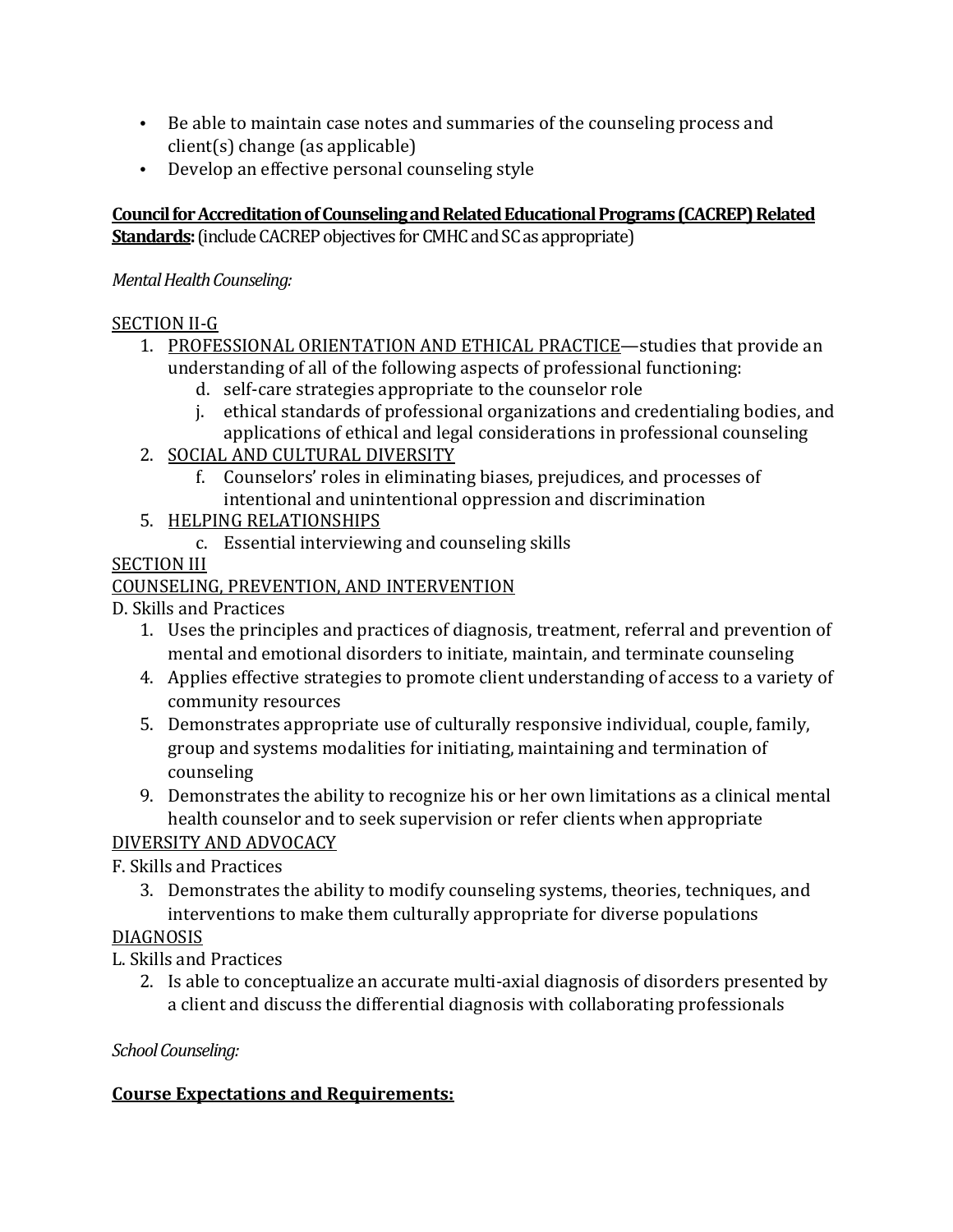#### **Outcome Goals for Internship Supervision**

A goal of supervision is to help counselors learn to think about clients and their work with them, not to provide specific directives about particular client or events in therapy.

- To teach counselors to *develop and test hypotheses* in session with client and that all interventions are based on hypotheses about the client and the therapeutic interaction
- To assist counselors in *shifting* from a performance laden stance ("Did I do this right?") to that of curiosity (What did I learn? Was my hypothesis confirmed or not? Do I have new information that allows me to make a new hypothesis?)
- To prepare counselors in *managing* the frustration and tension associated with the ambiguity of the counseling process
- To facilitate the counselors *self-awareness* and understanding with regard to their influence (directly or indirectly) on the counseling process and to develop skills in objective self-reflection
- To identify and *develop their skills* not only as a counselor, but also as an advocate, educator, systems consultant, and collaborative group facilitator
- To display a willingness to both struggle and grow. Successful internship students will actively engage the provision of services and the supervision process, both of which can be difficult. The supervisor/supervisee relationship involves an environment of critique. Students must be open to constructive critique of their counseling skills. Students must be open to observing and conceptualizing their work in new ways, evaluating and reevaluating their attitudes, beliefs, and behaviors and be committed to working through difficulties with the assistance of the supervisor and peers.

## **Anticipated Performance Goals**

- To demonstrate *knowledge of developmental stage* level of clients.
- To demonstrate *treatment planning* that matches the needs of the client.
- To provide honest *feedback* to themselves and their peers for increased professional awareness and development.
- To demonstrate *professional risk taking* in their reflection, understanding, and application of counseling skills.
- To demonstrate *counseling techniques* that is congruent with the working theory, quality/stage of the counseling relationship, and the needs of clients/families.
- To demonstrate *ethical and professional standards* consistent with the ACA ethical guidelines and the profession of counseling in the community and school settings.

To fulfill the requirements of the course at a level of *quality* consistent with advanced graduate training and the counseling profession**.**

#### **Expectations of Students**

The Counselor Education Department requires that each student document at least 600 clock hours of internship related experience with at least 240 hours of direct client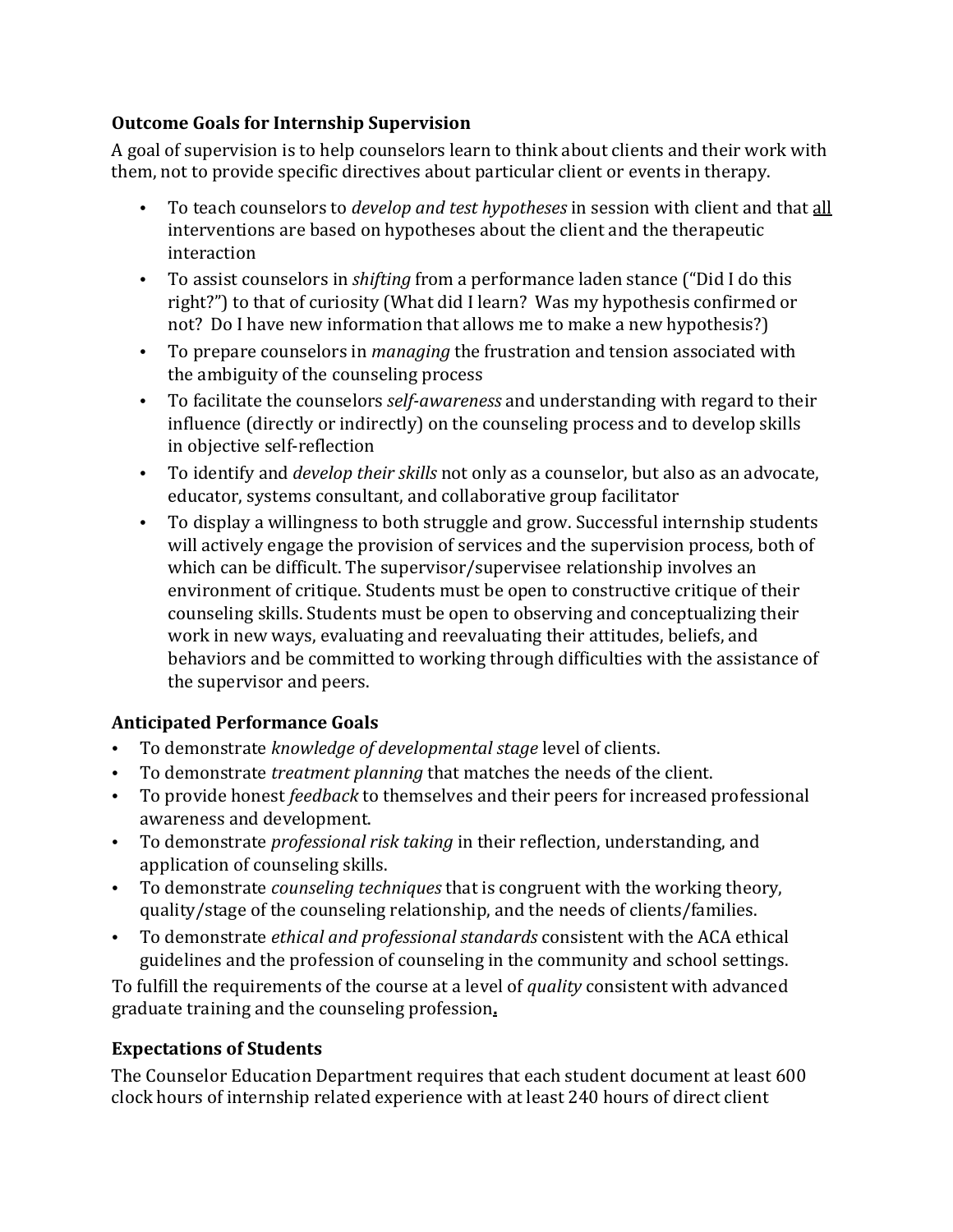contact. The number of internship hours each semester is agreed upon by student, course instructor, and the site supervisor. Hours are based on student needs and competencies and upon the needs and desires of the setting involved. The total 600 hour internship is normally completed over a one to two semester sequence and may involve more than one internship site.

Interns are responsible for following guidelines that are similar to those followed by school or community agency staff. While expectations of staff and interns vary from setting to setting, students and supervisors should be aware of some general guidelines that can promote the most beneficial experience for all involved.

Prior to beginning the internship, students will have completed a basic core of counseling courses, laboratory experiences, and a counseling practicum. After consultation with the internship course instructor or a faculty advisor, students select an internship site appropriate to their skills, knowledge, and specific area of interest. The CE internship course instructor will assist students in establishing a contract with the site of choice. Upon mutual agreement by the student, agency or school, and the internship course instructor, interns then follow the procedures listed below:

#### **Expectations of Site Supervisors**

On-site supervisor must hold a graduate degree in counseling or closely related discipline and on-site supervisors in school settings should hold a current school counselor license, while supervisors in community settings should hold a professional license or certification in counseling or closely related discipline. The on-site supervisor assists the intern in establishing goals, assessing and evaluating professional development, and in helping counseling interns to become an integral part of the staff and internship setting. General goals to assist on-site supervision include:

- 1) Orient interns to the procedures, guidelines, and purpose of the internship setting
- 2) Guide interns toward the acquisition of specific skills and knowledge related to direct delivery of service to a specific client/student population
- 3) Provide interns with counseling situations in which they can gain experience in practical application of methods and techniques
- 4) Assist interns in planning for efficient use of time and resources
- 5) Assist interns in assessing client potential and prognosis
- 6) Help interns develop positive working relationships with supervisors, peers, and related mental health professionals.

To assist in the evaluation of the progress of the interns' progress and development, onsite supervisors are asked to provide the following tasks in liaison with the training institution (Winona State University). These may be modified to meet the needs of students and the setting.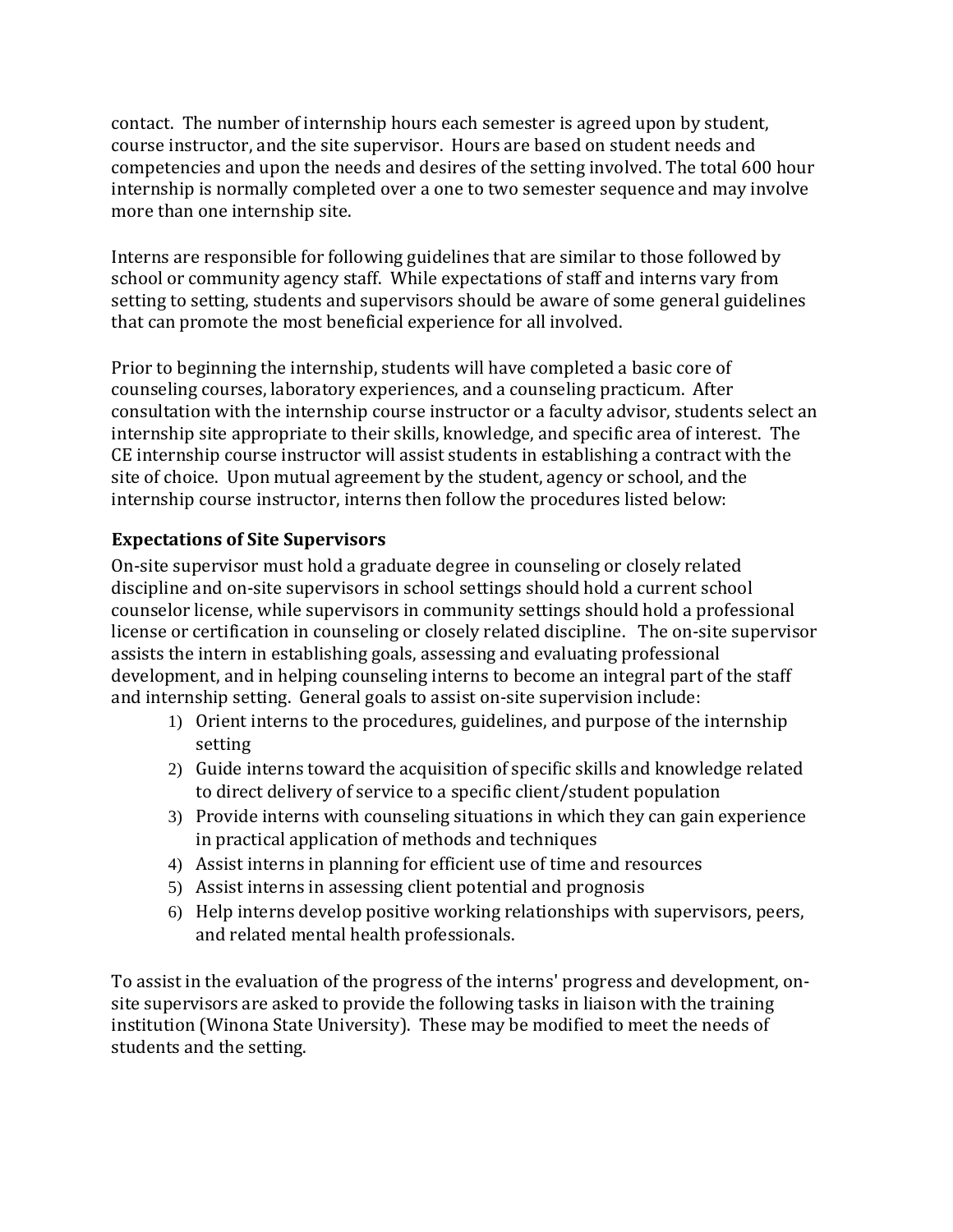- 1) Assist interns in developing a list of objectives, responsibilities, and tasks specific to the school, agency, or institution involved to be submitted to the Counselor Education Department internship coordinator
- 2) Provide a minimum of one hour a week of individual supervision
- 3) Provide periodic formal evaluations of the intern's strengths and areas of improvement

Communicate, as needed, with the internship course instructor regarding the progress of the intern.

#### **University Expectations and Resources:**

Academic Integrity: The collegiate policy on plagiarism and cheating is outlined in the Student Handbook. It is your responsibility to be aware of this policy. You can also find it online at[: http://www.winona.edu/sld/academicintegrity.asp.](http://www.winona.edu/sld/academicintegrity.asp)

Accommodations: According to Section 504 of the Rehabilitation Act of 1973, students with disabilities have the right to receive necessary reasonable accommodations and support services to allow equal access at Winona State University. If you have a disability that requires accommodations, you are eligible for support through access services, found at [http://www.winona.edu/accessservices/gettingstarted.asp.](http://www.winona.edu/accessservices/gettingstarted.asp)

Commitment To Inclusive Excellence: WSU recognizes that our individual differences can deepen our understanding of one another and the world around us, rather than divide us. In this class, people of all ethnicities, genders and gender identities, religions, ages, sexual orientations, disabilities, socioeconomic backgrounds, regions, and nationalities are strongly encouraged to share their rich array of perspectives and experiences. If you feel your differences may in some way isolate you from WSU's community or if you have a need of any specific accommodations, please speak with the instructor early in the semester about your concerns and what we can do together to help you become an active and engaged member of our class and community. Campus resources for students: [http://www.winona.edu/diversity/estatement.asp.](http://www.winona.edu/diversity/estatement.asp)

#### **Graduate Student Resources:**

General Information: Academic calendar, forms and other procedures for graduate students can be found a[t http://www.winona.edu/gradstudies/currentstudents.asp](http://www.winona.edu/gradstudies/currentstudents.asp)

WSU-Rochester Student & Campus Services, UCR Room SS128, 285-7100, [\(www.winona.edu/rochester/\)](http://www.winona.edu/rochester/) :

- RCTC Counseling Center, UCR Room SS133; 285-7260 [\(www.rctc.edu/counseling\\_career\\_center/](http://www.rctc.edu/counseling_career_center/) )
- UCR Learning Center, UCR Room AT306; 285-7182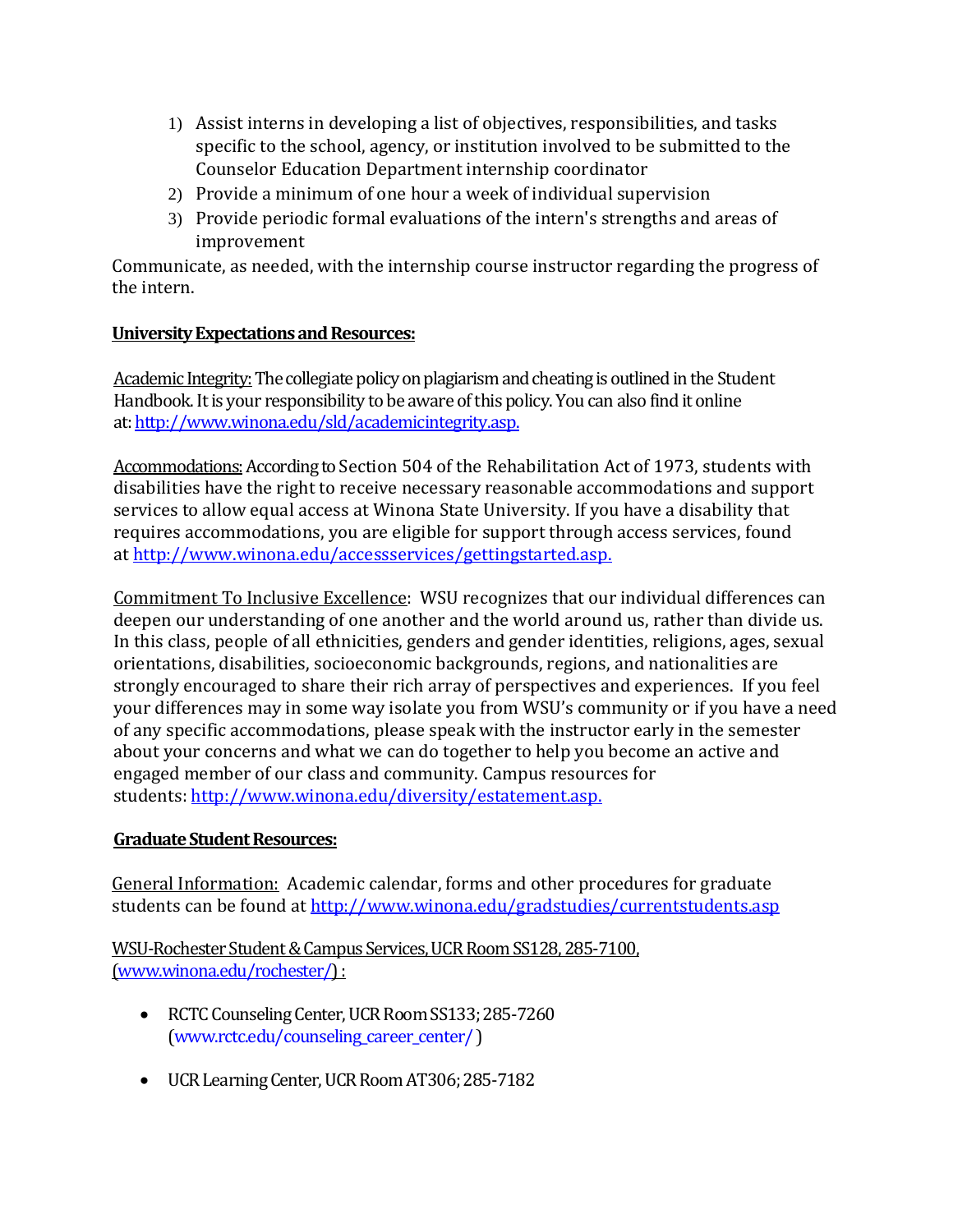Counseling Services : Graduate school can be very stressful. Counselors are available in Winona and through partnership with RCTC on the UCR campus to help you with a wide range of difficulties. WSU counselors in Winona are located in the Integrated Wellness Complex 222 and they can be reached at 457-5330. The RCTC Counseling Center is located in SS 133 and can be reached at 285-7260.

Other Support Services: WSU-Rochester Student & Campus Services Office and the WSU Inclusion and Diversity Office are dedicated to helping students of all races, ethnicities, economic backgrounds, nationalities, and sexual orientations. They offer tutoring and a wide range of other resources. The WSU-R Student & Campus Services Office is located in Room SS128 on the UCR campus and can be reached at 285-7100. The WSU Inclusion and Diversity Office is in Kryzsko Commons Room 122, and they can be reached at 457-5595. Information about the *KEAP Center*, dedicated to supporting diversity on campus, can be found here: http://www.winona.edu/diversity/22.asp.

- *UCR Learning Center Rochester* For help with writing and the development of papers on the WSU-Rochester campus, contact personnel in AT306 or call 285-7182.
- *Writing Center -Winona:*The Writing Center offers free, individualized instruction in all forms and disciplines during any stage of writing, reading, or research. Call 507.457.5505 for an appointment. Walk-ins also welcome.

Student Grievances: Students are encouraged to speak directly with instructors when concerns arise. When issues cannot be resolved between the student and the instructor, students have the right to due process. Such complaint procedures are available online at[: http://www.winona.edu/sld/studentgrievance.asp](http://www.winona.edu/sld/studentgrievance.asp)

#### **Course Requirements**

#### A. **Attendance and Participation (30 points)**

Attendance and participation in classroom activities are essential in order for the student to gain full benefit from this course. Students are expected to attend and contribute to the class by presenting their ideas, reactions, questions and concerns in relation to class discussions. See rubric for grading requirements. The Final Exam MAY NOT be done late. All coursework MUST be completed in order to get a grade in this class (**you cannot opt out of doing assignments**)**.**

**Note:** Weather will undoubtedly interfere with class at times. Make smart decisions about winter travel and consult the instructor before class time if possible regarding absences. In addition to the WSU homepage and local TV alerts, the professor will provide updates about cancellations via e-mail by 4 p.m. on the day of class. Absences due to extreme weather conditions will not result in points taken off final grade. You will be expected to make up the class by attending another internship or practicum class for supervision purposes.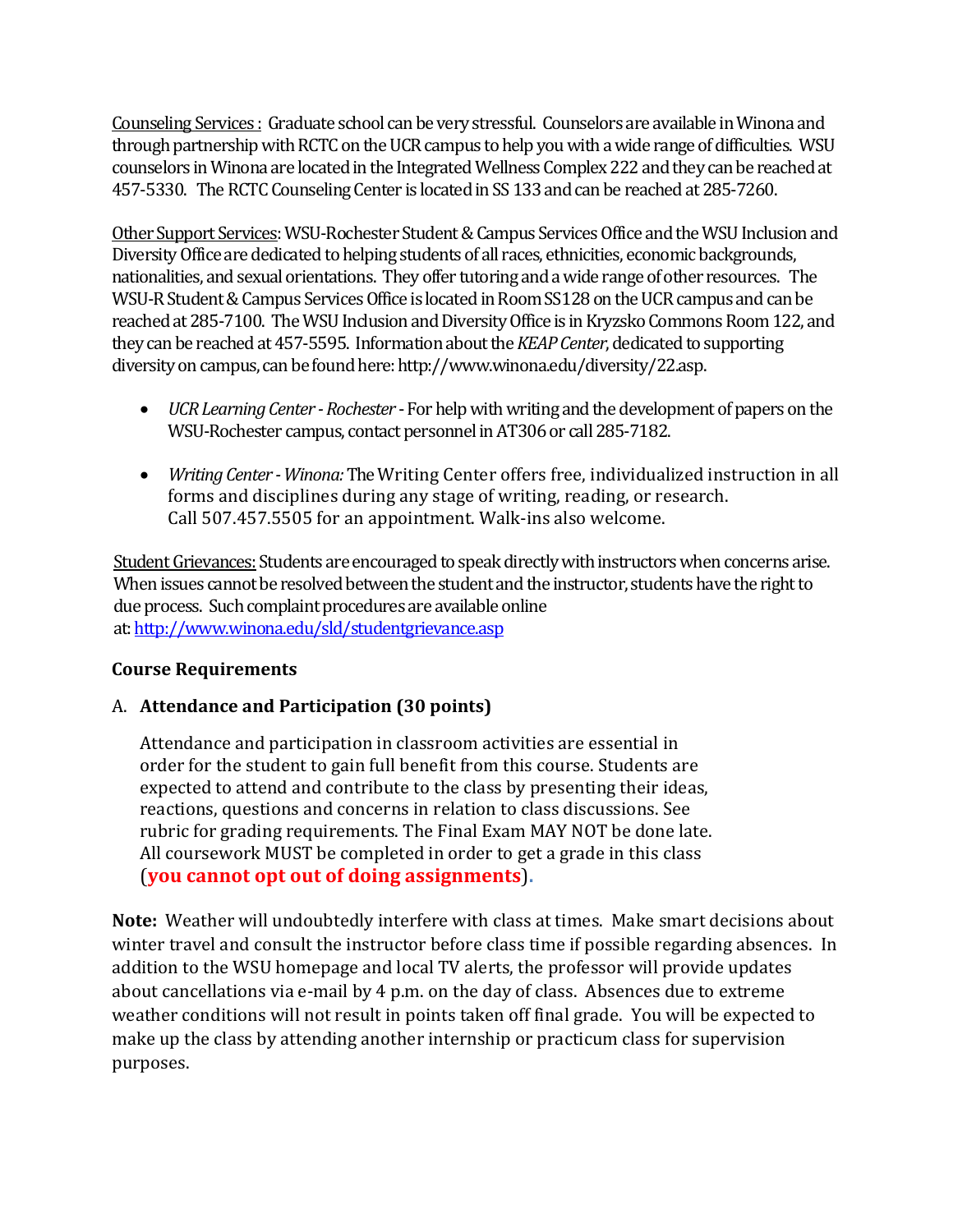**B. Show proof of professional liability insurance** 

### **C. Identify an Internship Counseling Site and perform in a professional manner**

The internship student is required to identify (in consultation with his/her advisor and university supervisor) an internship site for performing the counseling duties relevant to the setting (i.e. school, community). Prior to, or early in the semester, the student is required to arrange an initial phone meeting with him/herself, the on-site supervisor(s), and the university instructor. This is to be completed by September 26. The on-site supervisor needs to sign a Practicum/Internship Agreement Form.

#### **D. Submit Professional Learning Goals (25 points)**

The internship student will be required to identify and submit professional learning goals for the course. The student will do this in consultation with his/her on-site supervisor. See rubric for requirements.

#### **E. Participate in and record a minimum of 600 hours of internship related activities**

- 240 hours of Direct Contact (individual and/or group counseling)
- 360 hours of Indirect Contact (supervision, consultations, staffing, case note preparation, treatment planning, etc.).
- Participate in a minimum of *one hour per week of individual on-site supervision* and the equivalent of *one and a half hours a week of scheduled university group supervision.*
	- o **Direct contact hours include** direct participation in client-related volunteer activities including site programs, client activities such as play therapy, arts/crafts, social opportunities for clients, intakes, interviews, (in person or via phone), individual or group counseling (shadowing does NOT count), and testing. Co-counseling is considered direct service.
	- o **Indirect contact hours include** case consultation with supervisors or peers, case notes, case management, paperwork, preparation for sessions, class attendance, supervision, research on topics related to counseling the population with whom interns work, outreach, presentation or attendance at workshops/conferences.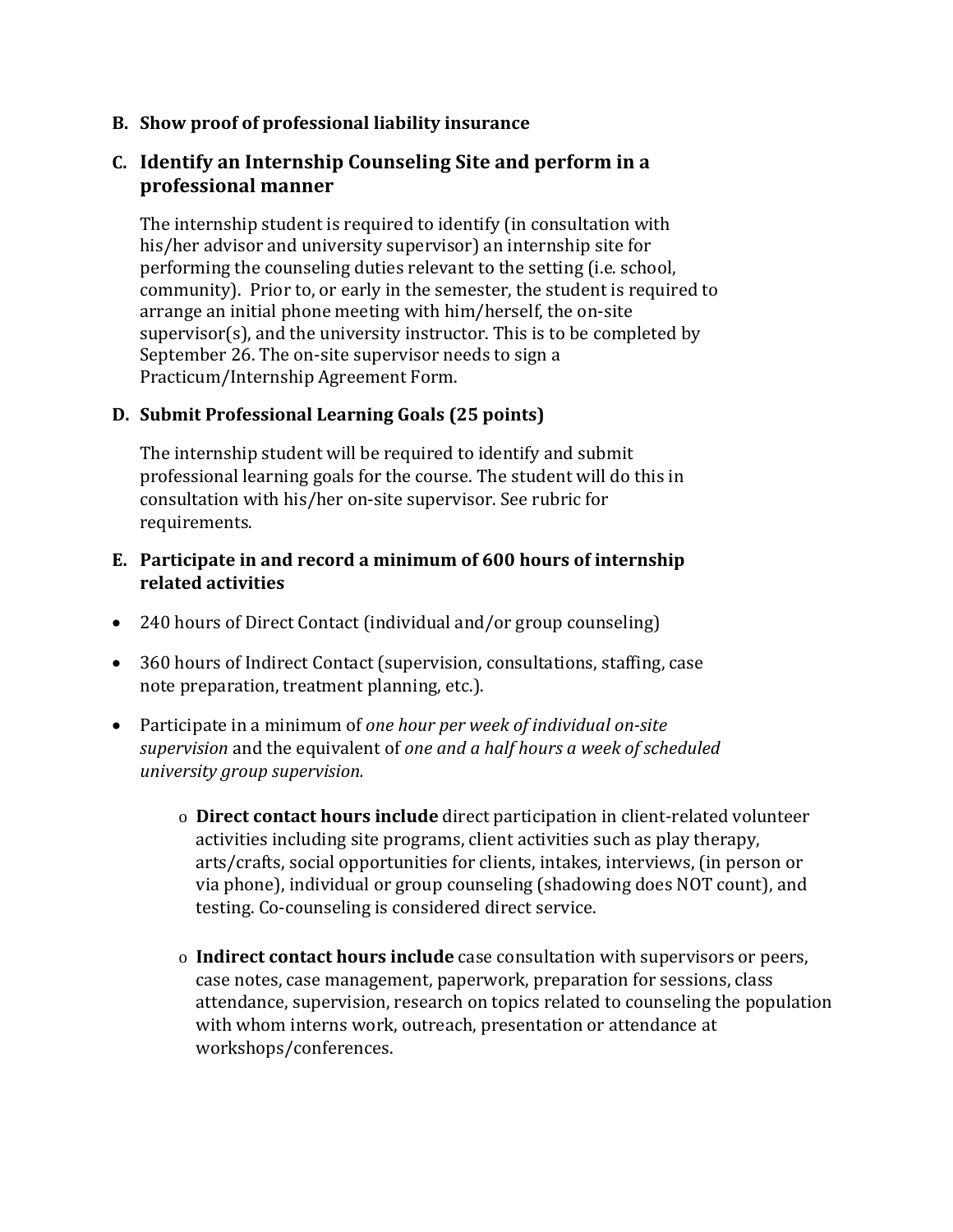### **F. Audio/Video Case Presentations (3 presentations x 15 points = 60 points)**

Students will be prepared to present a minimum of two organized and relevant audio/video cases to group supervision meetings during their internship experience.

- The audio/video tape must be at least 15 minutes in length, and the presentation will be similar to a clinic staffing where the group provides help and/or support to the learner presenting the case.
- Students must provide a brief overview of the client's background information with identified concerns and defined goals.
- Students are required to ask the group for strengths and insight into problem areas for the counselor. *Cases will consider relevant ethical issues and standards pertinent to case management*.
- **G. Evaluation of Clinical Skills/ Tapes 1 - 4 Reflection Papers (4 tapes x 60 points = 240 points)** Students will submit two tapes for evaluation (see rubric). Requirements include:
	- Evidence of theory
	- Therapeutic Presence
	- Structure of the Session

Students will be required to reflect upon their skills as evidenced on tape in a paper to be submitted to the instructor. The following information should be reflected upon:

- Identify use of theory (What specific theory did you use? What specific interventions did you utilize?)
- Identify and provide a summary of a list of skills utilized on the tape. Provide statements that you made on tape that serve as evidence of the skill.
- The student will select at least three interventions that they would like to change, write a new response, so that it would be more useful/appropriate/skilled.
- The student will note his or her own strengths and areas of improvement.

## **H. Portfolio (60 points)**

All internship students are required to complete and present a portfolio. The portfolio can be designed via Word Press, efolio, or another web-based resource of your choice. The portfolio must include documentation from your progress within the counselor education program and must follow the CACREP Eight Core Areas. The following must be included in your portfolio:

- Resume
- Theory of change/Theoretical Orientation
- CACREP Eight Core Areas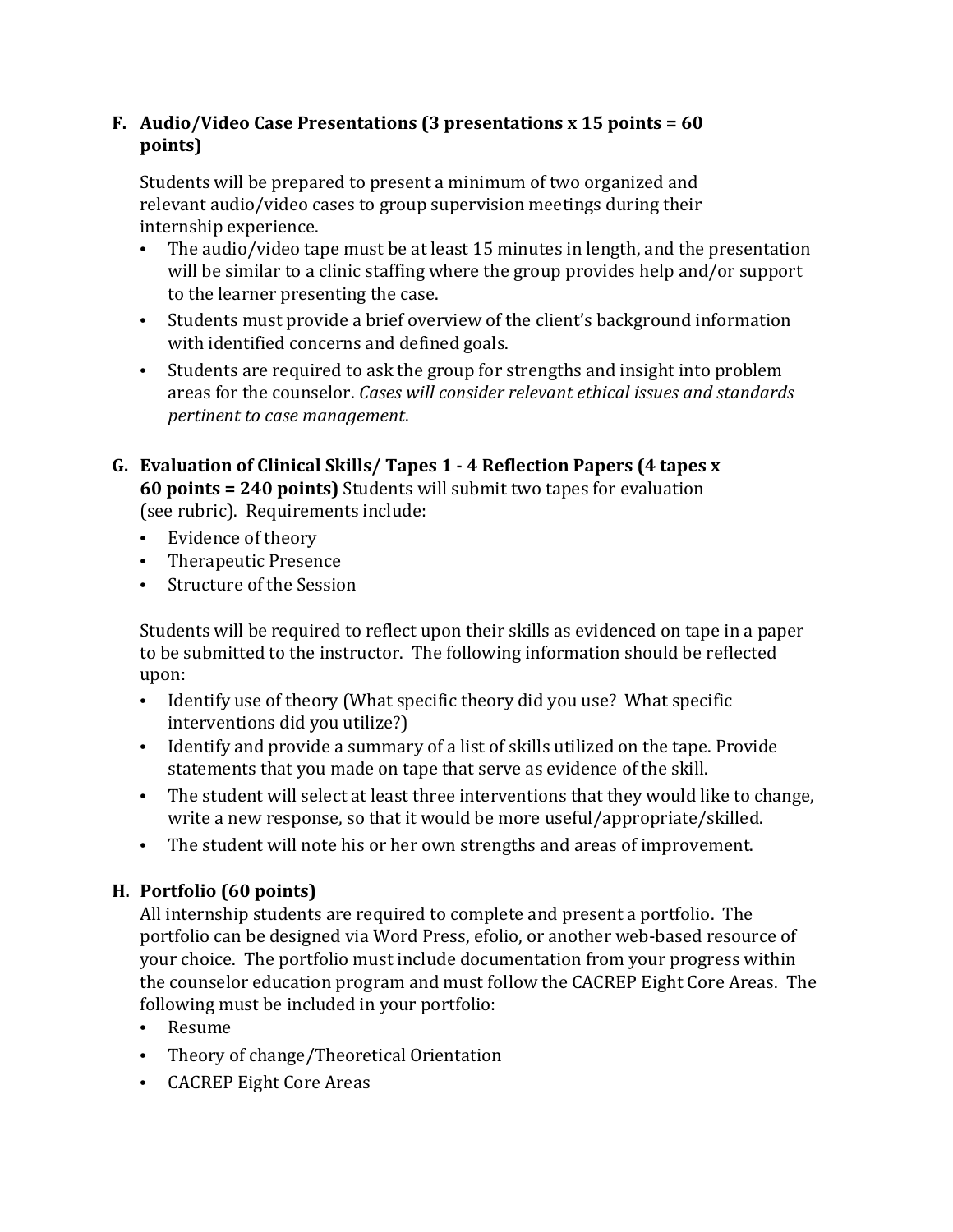- o Professional Orientation & Ethical Practice
- o Social & Cultural Diversity
- o Human Growth & Development
- o Career Development
- o Helping Relationships
- o Group Work
- o Assessment
- o Research & Program Evaluation (e.g. Capstone paper, research papers, etc.)

Examples of documentation include papers, advocacy projects, research, video clip of microskills, presentations, etc. All students will be required to present their portfolio to the internship class.

#### **I. Individual Clinical Supervision**

The student will gradually assume the duties consistent with expectations of his/her internship site as well as demonstrate the professionalism consistent with the profession and the ACA Code of Ethics. The student must participate in a minimum of *one hour per week of individual on-site supervision* and the equivalent of *one and a half hours a week of scheduled university group supervision.* 

**A completed on-site supervisor evaluation form needs to be submitted to the instructor by the end of the semester.** Grades will be determined by the total number of areas evaluated by the site supervisor.

#### **Maintaining Internship File**

- \* A copy of the ACA Ethical Codes
- \* Professional Counseling Log of hours

#### **J. Final Reflection Paper (50 points)**

The internship student will submit a final summary paper (minimum of 5 pages) of his/her internship experience discussing goals met in internship, identifying the tasks completed at the internship site, supervision experiences, critical incidents, other final thoughts related to the internship experience, what the student learned about him/herself, and evaluation of self-care. See rubric for requirements. This is due on D2L by the end of the semester.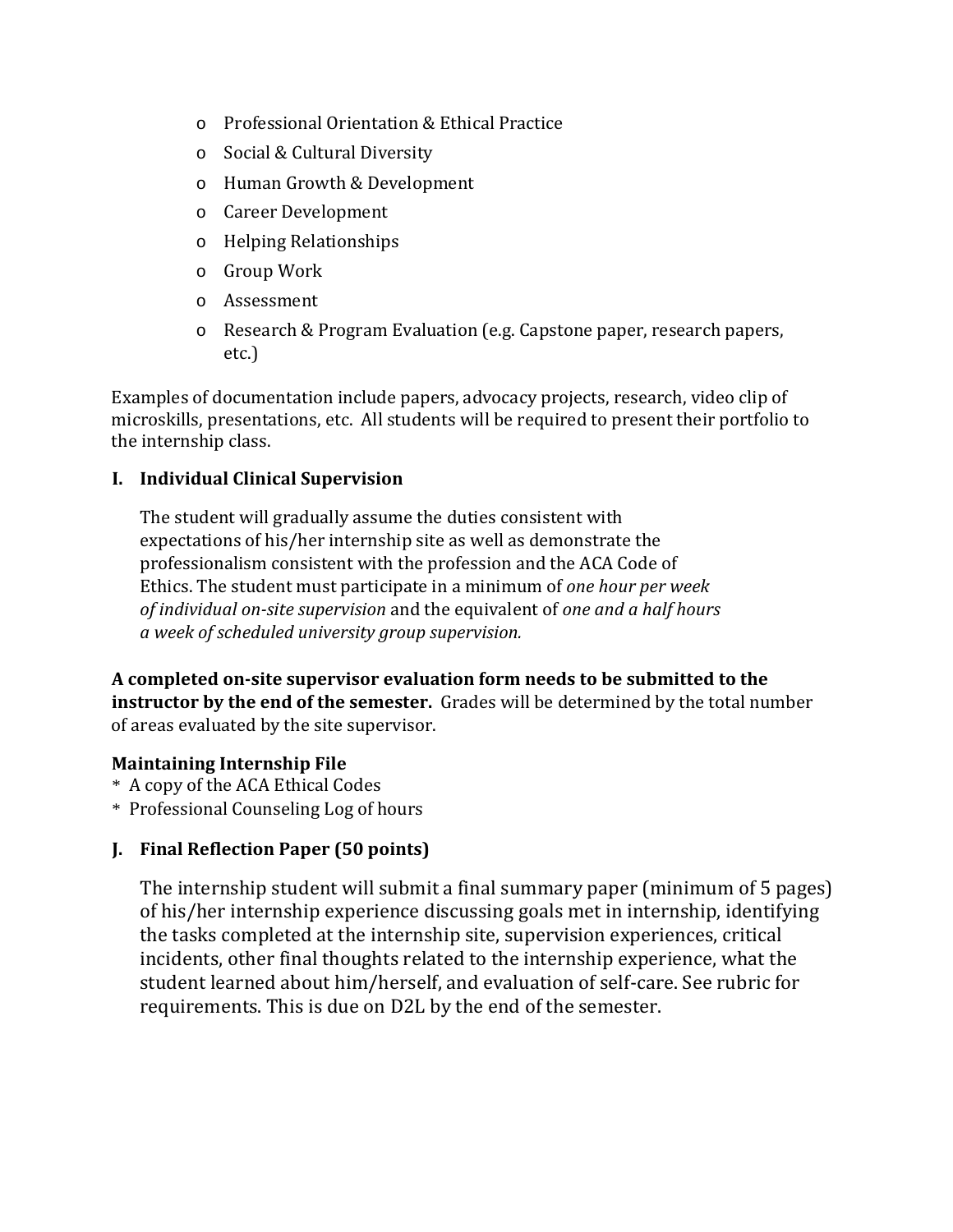# **Grading:**

| Attendance &<br>Participation         | 30             |
|---------------------------------------|----------------|
| <b>Professional Learning</b><br>Goals | 25             |
| <b>Case Presentations</b>             | 60             |
| Clinical                              | 180            |
| Skills/Reflections                    |                |
| On-Site Supervisor                    | Based on areas |
| Evaluation                            | evaluated      |
| Portfolio                             | 60             |
| <b>Final Reflection Paper</b>         | 50             |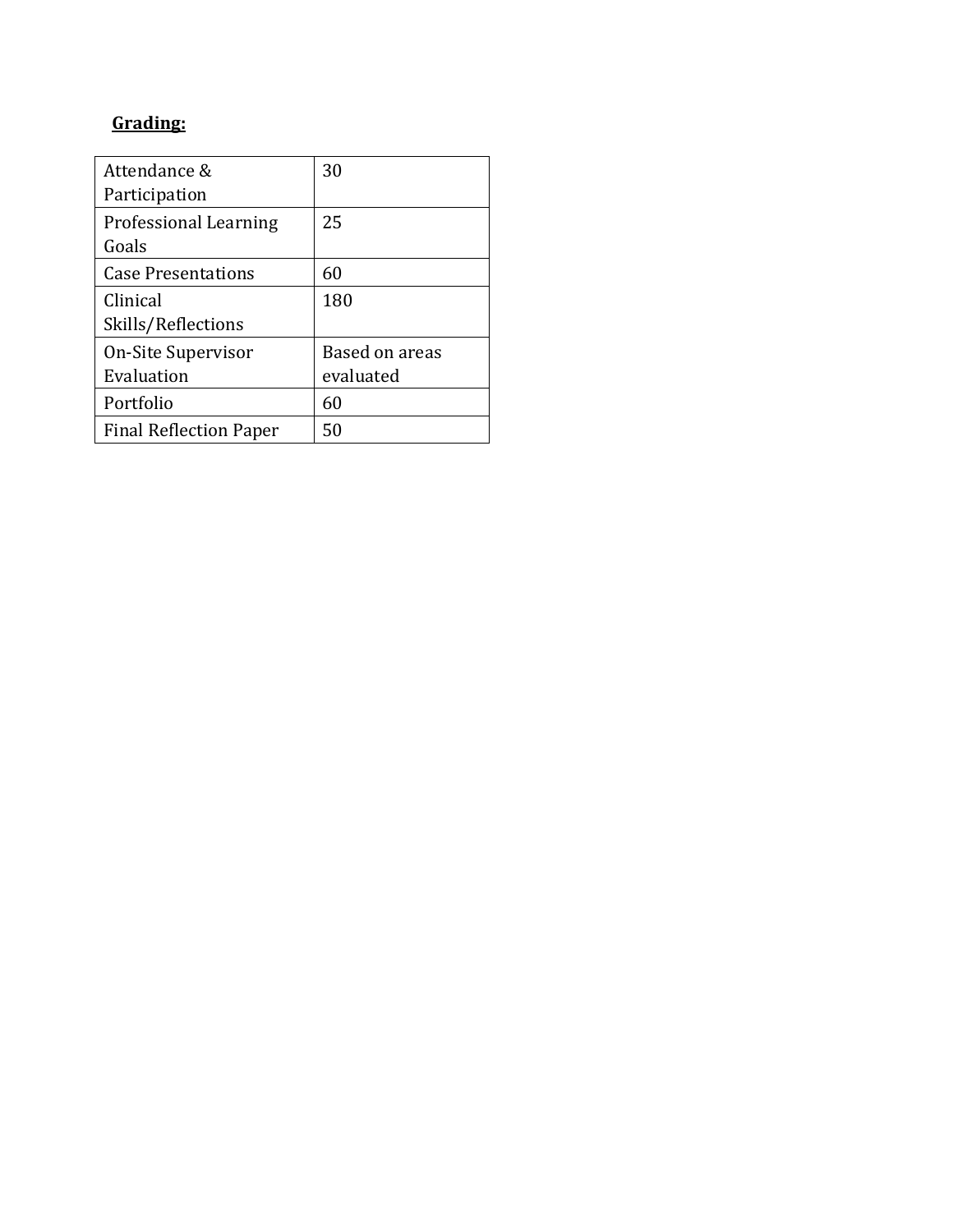## **Appendix A: Rubics**

## **1. Attendance and Parcipation (30 points)**

| <b>Points Possible</b> | <b>Description</b>                                                                                                                                                                                        |
|------------------------|-----------------------------------------------------------------------------------------------------------------------------------------------------------------------------------------------------------|
| $24-30$ points         | -Regularly asks questions or makes observations that indicate reflection -Regularly<br>provides peer feedback<br>-Attends class regularly (no missed classes or one with prior arrangement)               |
| $18-23$ points         | -Occasionally asks questions or makes observations that indicate reflections<br>-Provides some peer feedback<br>-Misses 1 class with prior arrangement<br>-Is never late or leaves early w/out due reason |
| $11-17$ points         | -Rarely asks questions or makes comments<br>-Does not actively provide peer feedback<br>-Misses no more than 1 classes w/o prior arrangement<br>-Is occasionally late or leaves early w/out due reason    |
| $0 - 10$ points        | -Does not ask questions or make comments<br>-Does not provide any peer feedback<br>-Misses class often<br>-Is often late or leaves early w/out due reason                                                 |

**2. Professional Learning Goals (25 points)**

| <b>Learning Goals</b>          | 5 points                                                    | 4 points                                                                 | 3 points                                                                                            | 0-2 points                                                                                       |
|--------------------------------|-------------------------------------------------------------|--------------------------------------------------------------------------|-----------------------------------------------------------------------------------------------------|--------------------------------------------------------------------------------------------------|
| Number of<br>Goals             | At least 5 goals are<br>present                             | At least 4 goals are<br>present                                          | At least 3 goals are<br>present                                                                     | Fewer than 3 goals<br>present                                                                    |
| Self-Care<br><b>Inclusion</b>  | Self-care is included<br>as a goal and is<br>reflected upon | Self-care is included as<br>a goal and is<br>somewhat reflected<br>upon. | Self-care is included as<br>a goal with little<br>reflection.                                       | Self-care is included as<br>a goal/not included as<br>a goal with no<br>reflection.              |
| <b>Measurability</b>           | All goals are<br>completely<br>measurable.                  | Most goals are<br>completely<br>measurable.                              | Fewer than half of the<br>goals are completely<br>measurable or most<br>are somewhat<br>measurable. | None of the goals are<br>completely measurable<br>or fewer than half are<br>somewhat measurable. |
| <b>Spelling and</b><br>Grammar | No spelling or<br>grammatical errors.                       | Fewer than 5 spelling<br>and grammar errors                              | Fewer than 10<br>spelling and grammar<br>errors.                                                    | 10 or more spelling<br>and grammar errors.                                                       |
| <b>Timeliness</b>              | Turned in on time.                                          | Turned in two or<br>fewer days late.                                     | Turned in 4 or fewer<br>days late.                                                                  | Turned in more than 4<br>days late.                                                              |
| <b>Total Score</b>             |                                                             |                                                                          |                                                                                                     |                                                                                                  |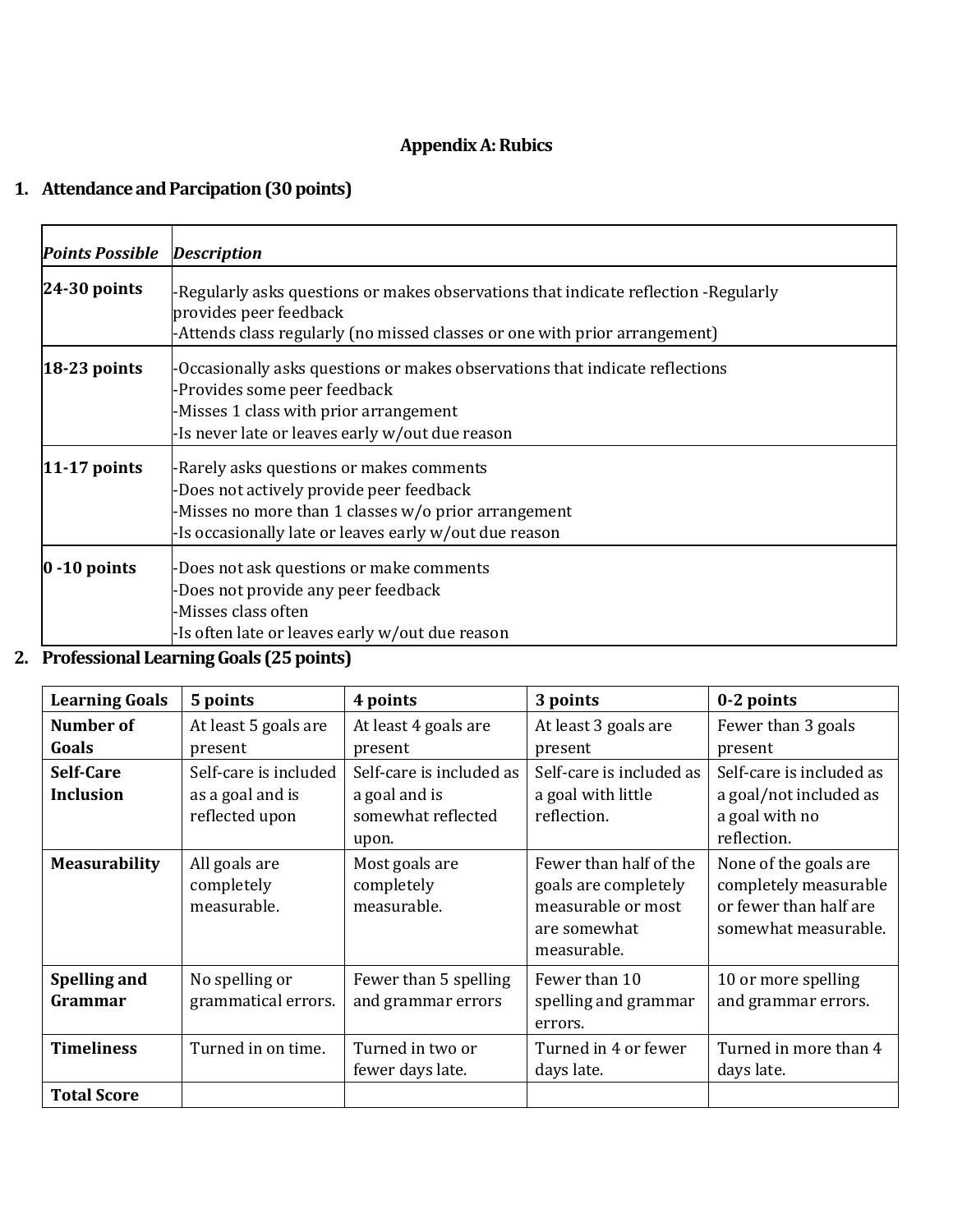# **3. Clinical Case Self-Reflection (4 summaries x 15 points = 60 points possible)**

|                                                      | $10 - 8$                                                                                                                                                                           | $7 - 5$                                                                                                                    | $4 - 3$                                                                                                                                       | 2 and below                                                                                                                        |
|------------------------------------------------------|------------------------------------------------------------------------------------------------------------------------------------------------------------------------------------|----------------------------------------------------------------------------------------------------------------------------|-----------------------------------------------------------------------------------------------------------------------------------------------|------------------------------------------------------------------------------------------------------------------------------------|
| <b>Demonstration</b><br>of Theory (10<br>points)     | Exemplary tape<br>illustrating theory.<br>Theoretical<br>interventions                                                                                                             | Above average tape<br>illustrating theory.<br>Theoretical<br>interventions reflected                                       | Average tape<br>illustrating theory.<br>Theoretical<br>interventions                                                                          | Tape does not<br>illustrate theory.<br>Little to now<br>reflection upon                                                            |
|                                                      | reflected upon and<br>explained in<br>reflection paper.                                                                                                                            | upon and explained in<br>reflection paper.                                                                                 | somewhat reflected<br>upon with limited<br>explanation in<br>reflection paper.                                                                | theory in reflection<br>paper.                                                                                                     |
|                                                      | $30 - 23$                                                                                                                                                                          | $22 - 15$                                                                                                                  | $14 - 7$                                                                                                                                      | <b>6 and below</b>                                                                                                                 |
| <b>Therapeutic</b><br>Presence (30<br>points)        | Student<br>demonstrates<br>empathy, exemplary<br>listening skills, and a                                                                                                           | Student demonstrates<br>empathy, good<br>listening skills, and<br>some microskills on                                      | Student lacks<br>empathy,<br>demonstrates<br>marginal listening                                                                               | Student<br>lacks<br>empathy,<br>poor<br>listening skills, and<br>microskills<br>no<br>on                                           |
|                                                      | variety of<br>microskills on tape.<br>Summary of skills<br>accurate with<br>evidence provided<br>in reflection paper.                                                              | tape. Summary of skills<br>mostly accurate with<br>evidence provided in<br>reflection paper.                               | skills, and few<br>microskills on tape.<br>Summary of skills<br>somewhat accurate<br>with little evidence<br>provided in<br>reflection paper. | Summary of<br>tape.<br>limited with<br>skills<br>little to no evidence<br>provided<br>in<br>reflection paper.                      |
|                                                      | $10 - 8$                                                                                                                                                                           | $7 - 5$                                                                                                                    | $4 - 3$                                                                                                                                       | 2 and below                                                                                                                        |
| <b>Structure of</b><br><b>Session</b> (10<br>points) | Session is within<br>appropriate time<br>limits - not too long<br>or too short. Student<br>introduces client to<br>session and<br>maintains structure<br>of session<br>throughout. | Session is either too<br>long or too short.<br>Student maintains<br>structure of session<br>throughout.                    | Session is either too<br>long or too short.<br>Student does not<br>maintain structure of<br>session throughout.                               | Session is either too<br>long or too short.<br>Student does not<br>maintain structure of<br>session throughout.                    |
|                                                      | $10 - 8$                                                                                                                                                                           | $7 - 5$                                                                                                                    | $4 - 3$                                                                                                                                       | 2 and below                                                                                                                        |
| <b>Reflection (10</b><br><i>points</i> )             | Three<br>interventions<br>were chosen and<br>appropriately<br>changed.<br>Strengths and<br>areas of<br>improvement<br>identified.                                                  | Two to three<br>interventions were<br>chosen and<br>changed. Strengths<br>and areas of<br>improvement mostly<br>explained. | One to two<br>interventions<br>were chosen and<br>changed. Limited<br>discussion<br>regarding<br>strengths and<br>areas of<br>improvement.    | No interventions<br>were chosen and<br>changed.<br>No/limited<br>discussion<br>regarding strengths<br>and areas of<br>improvement. |
| <b>Total Points:</b>                                 |                                                                                                                                                                                    |                                                                                                                            |                                                                                                                                               |                                                                                                                                    |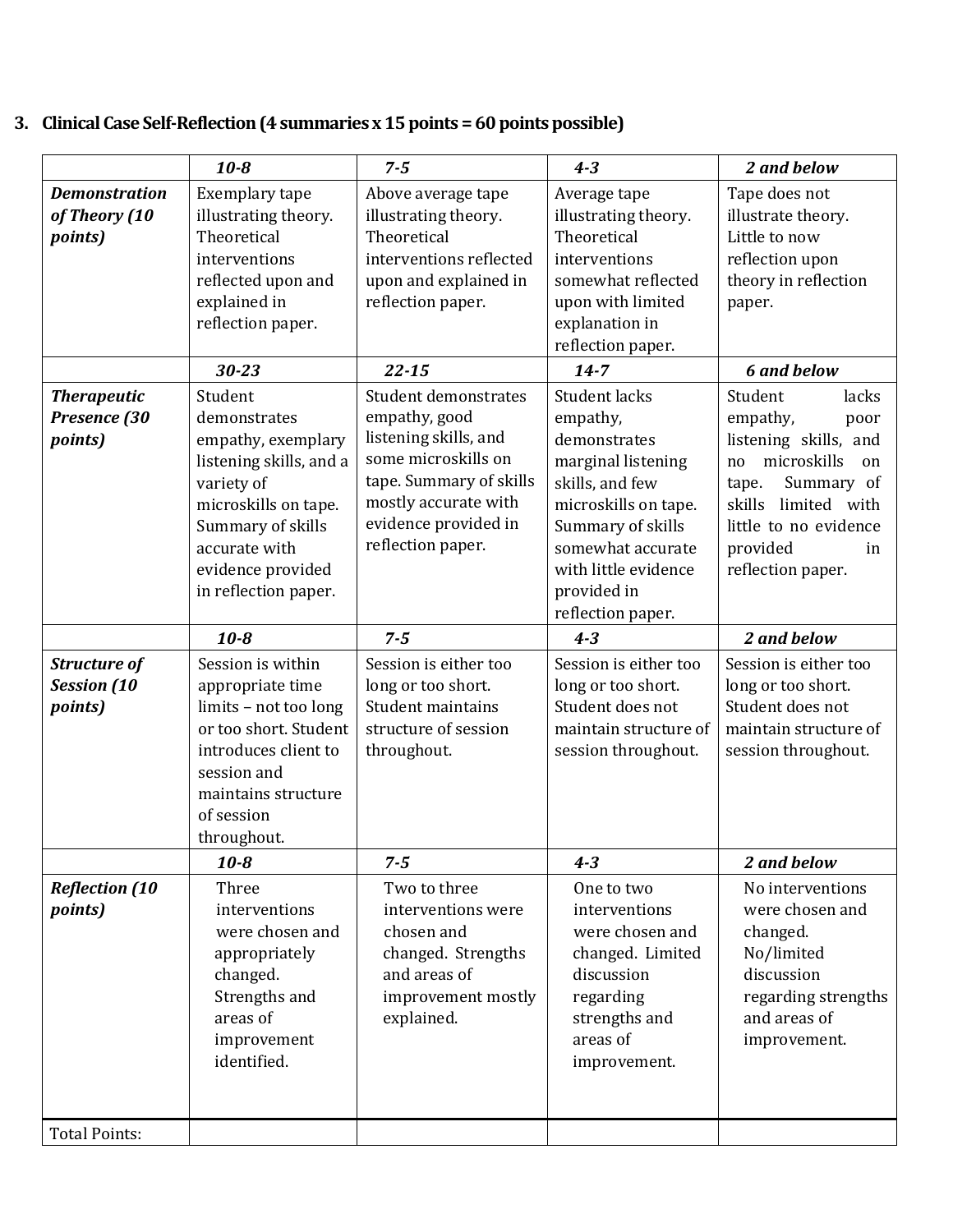|                       | $10 - 8$                | $7 - 5$               | $4 - 3$                   | 2 and below           |
|-----------------------|-------------------------|-----------------------|---------------------------|-----------------------|
| <b>Demonstration</b>  | Exemplary tape          | Above average tape    | Average tape illustrating | Tape does not         |
| of Theory (10         | illustrating theory.    | illustrating theory.  | theory. Theoretical       | illustrate theory.    |
| points)               | Theoretical             | Theoretical           | interventions somewhat    | Little to now         |
|                       | interventions           | interventions         | reflected upon with       | reflection upon       |
|                       | reflected upon and      | reflected upon and    | limited explanation in    | theory in reflection  |
|                       | explained in            | explained in          | reflection paper.         | paper.                |
|                       | reflection paper.       | reflection paper.     |                           |                       |
|                       | $30 - 23$               | $22 - 15$             | $14 - 7$                  | <b>6 and below</b>    |
| <b>Therapeutic</b>    | Student                 | Student               | Student lacks empathy,    | Student<br>lacks      |
| Presence (30          | demonstrates            | demonstrates          | demonstrates marginal     | empathy,<br>poor      |
| <i>points</i> )       | empathy, exemplary      | empathy, good         | listening skills, and few | listening skills, and |
|                       | listening skills, and a | listening skills, and | microskills on tape.      | no microskills<br>on  |
|                       | variety of              | some microskills on   | Summary of skills         | Summary of<br>tape.   |
|                       | microskills on tape.    | tape. Summary of      | somewhat accurate with    | skills limited with   |
|                       | Summary of skills       | skills mostly         | little evidence provided  | little to no evidence |
|                       | accurate with           | accurate with         | in reflection paper.      | provided<br>in        |
|                       | evidence provided       | evidence provided in  |                           | reflection paper.     |
|                       | in reflection paper.    | reflection paper.     |                           |                       |
|                       | $10 - 8$                | $7 - 5$               | $4 - 3$                   | 2 and below           |
| <b>Structure of</b>   | Session is within       | Session is either too | Session is either too     | Session is either too |
| <b>Session</b> (10    | appropriate time        | long or too short.    | long or too short.        | long or too short.    |
| points)               | limits - not too long   | Student maintains     | Student does not          | Student does not      |
|                       | or too short. Student   | structure of session  | maintain structure of     | maintain structure of |
|                       | introduces client to    | throughout.           | session throughout.       | session throughout.   |
|                       | session and             |                       |                           |                       |
|                       | maintains structure     |                       |                           |                       |
|                       | of session              |                       |                           |                       |
|                       | throughout.             |                       |                           |                       |
|                       | $10 - 8$                | $7 - 5$               | $4 - 3$                   | 2 and below           |
| <b>Reflection (10</b> | Three                   | Two to three          | One to two                | No interventions      |
| <i>points</i> )       | interventions           | interventions         | interventions were        | were chosen and       |
|                       | were chosen and         | were chosen and       | chosen and                | changed.              |
|                       | appropriately           | changed.              | changed. Limited          | No/limited            |
|                       | changed.                | Strengths and         | discussion regarding      | discussion            |
|                       | Strengths and           | areas of              | strengths and areas of    | regarding             |
|                       | areas of                | improvement           | improvement.              | strengths and         |
|                       | improvement             | mostly explained.     |                           | areas of              |
|                       | identified.             |                       |                           | improvement.          |
| <b>Total Points:</b>  |                         |                       |                           |                       |
|                       |                         |                       |                           |                       |

## **4. Clinical Case Presentation (4 tapes/reflection papers x 60 = 240 points)**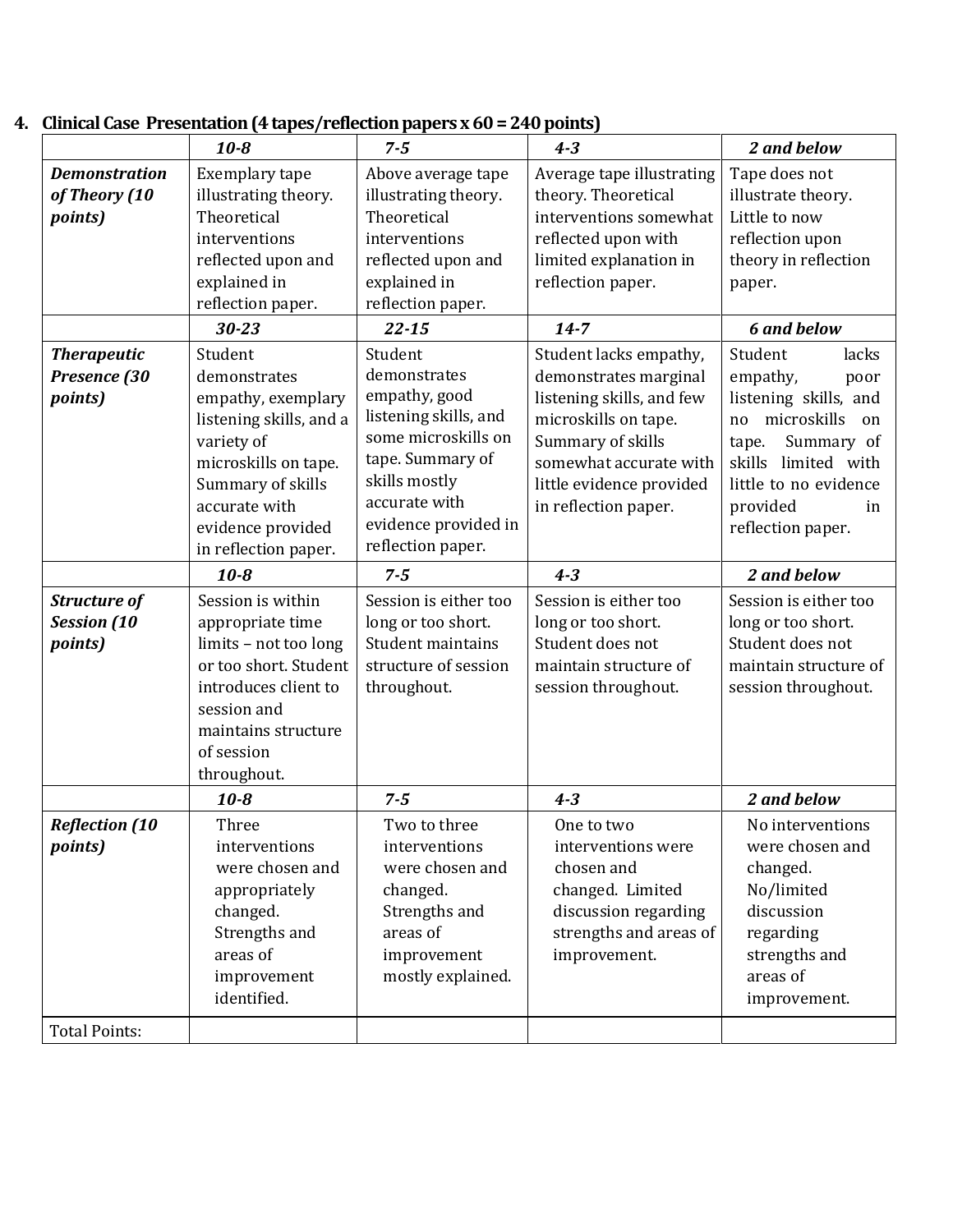# **5. Portfolio (60 points)**

| <b>Points Possible:</b> | <b>Description</b>                                                                                                                                                                            |
|-------------------------|-----------------------------------------------------------------------------------------------------------------------------------------------------------------------------------------------|
| 60-56 points            | Documents completed as specified; creative presentation; all eight core areas thoroughly<br>covered; excellent writing skills, no grammatical errors, no typographical errors.                |
| 55-52 points            | Documents completed as specified; interesting presentation; all eight core areas covered, good<br>writing skills, no more than two grammatical errors, no more than two typographical errors. |
| 51-47 points            | Documents incomplete; adequate presentation; most core areas covered good writing skills,<br>more than three grammatical errors, more than three typographical errors.                        |
| 46-43 points            | Documents incomplete; inadequate presentation; few core areas covered; additions required<br>more than five grammatical errors, more than five typographical errors.                          |
| 60                      |                                                                                                                                                                                               |

#### **6. Final Summary Paper (50 points)**

|                                                 | 20-18 points                                                                                                             | 17-16 points                                                                                    | 15-14 points                                                                                                | <b>Below 14 points</b>                                                                                  |
|-------------------------------------------------|--------------------------------------------------------------------------------------------------------------------------|-------------------------------------------------------------------------------------------------|-------------------------------------------------------------------------------------------------------------|---------------------------------------------------------------------------------------------------------|
| Content (20<br><i>points</i> )                  | All aspects of<br>assignment addressed<br>and discussed, and<br>complex thinking skills<br>utilized                      | Most aspects of<br>assignment<br>addressed and<br>discussed, and<br>complex skills<br>utilized. | Some aspects of<br>assignment missing,<br>or lacking sufficient<br>content.                                 | Significant content<br>missing from<br>reflection on the<br>practicum experience.                       |
|                                                 | 10-9 points                                                                                                              | 8 points                                                                                        | 7 points                                                                                                    | <b>Below 7</b>                                                                                          |
| <b>Format</b> (10<br><i>points</i> )            | Writing<br>Exceptional<br>(excellent<br>grammar,<br>flow,<br>strong<br>&<br>structure,<br>strong<br>synthesis of ideas). | Strong writing<br>(excellent grammar,<br>synthesis of ideas).                                   | Marginal writing<br>skills utilized, several<br>errors in formatting,<br>grammar, or<br>synthesis of ideas. | Poor writing skills<br>utilized, several<br>errors in formatting,<br>grammar, or<br>synthesis of ideas. |
|                                                 | 20-18 points                                                                                                             | 17-16 points                                                                                    | $15-14$ points                                                                                              | <b>Below 14 points</b>                                                                                  |
| Depth of<br><b>Understanding</b><br>(20 points) | Paper clearly reflects<br>upon the internship<br>experience.                                                             | Paper reflects upon<br>the internship<br>experience.                                            | Lack of sophistication<br>in reflection of the<br>internship<br>experience.                                 | Little to no evidence<br>of complex thought or<br>reflection on the<br>internship<br>experience.        |
| <b>Total Points:</b>                            |                                                                                                                          |                                                                                                 |                                                                                                             |                                                                                                         |